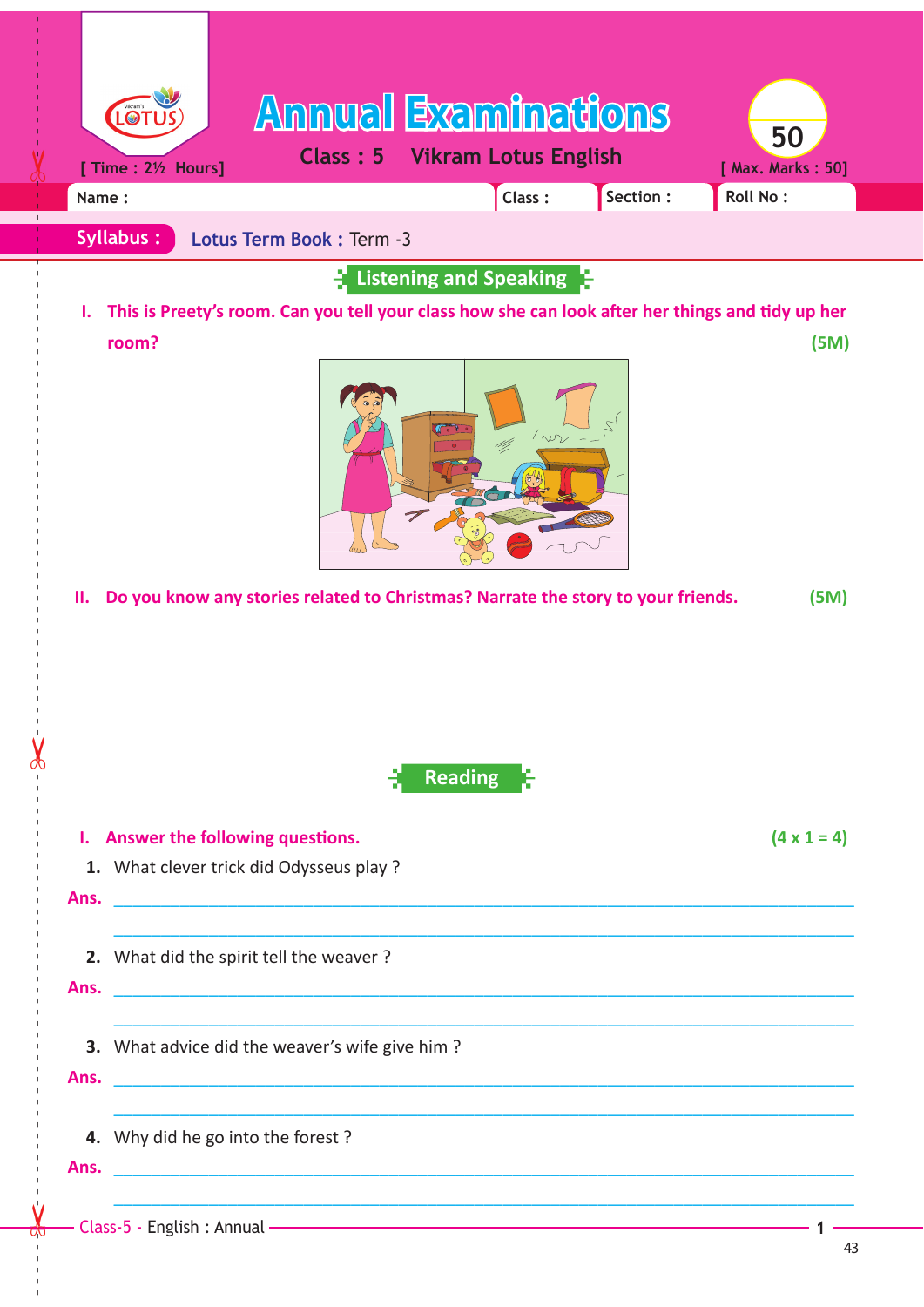|      | II. Read the stanza below and answer the questions.<br>"The music in my heart I bore, | $(2 \times 1 = 2)$ |
|------|---------------------------------------------------------------------------------------|--------------------|
|      | Long after it was heard no more".                                                     |                    |
|      | 1. What does the poet guess about the theme of the reaper girls song?                 |                    |
| Ans. |                                                                                       |                    |
|      |                                                                                       |                    |
|      | 2. How does Words worth describe the song of the Solitary Reaper?                     |                    |
| Ans. |                                                                                       |                    |
|      | III. Answer the questions.                                                            | $(4 \times 1 = 4)$ |
|      | 1. Who asked her to call the cattle?                                                  |                    |
| Ans. |                                                                                       |                    |
|      |                                                                                       |                    |
|      | 2. Why did they know that Mary had died?                                              |                    |
| Ans. |                                                                                       |                    |
|      |                                                                                       |                    |
|      | <b>3.</b> What do you think happened to Mary?                                         |                    |
| Ans. |                                                                                       |                    |
|      |                                                                                       |                    |
|      | 4. What idea struck Van Amsterdam?                                                    |                    |
| Ans. | <u> 1980 - Jan Barbara, martxa al II-lea (h. 1980).</u>                               |                    |
|      |                                                                                       |                    |



**I. The Scuba diver has made a new underwater friend. Write a short story that explains how they met. (5 M)**

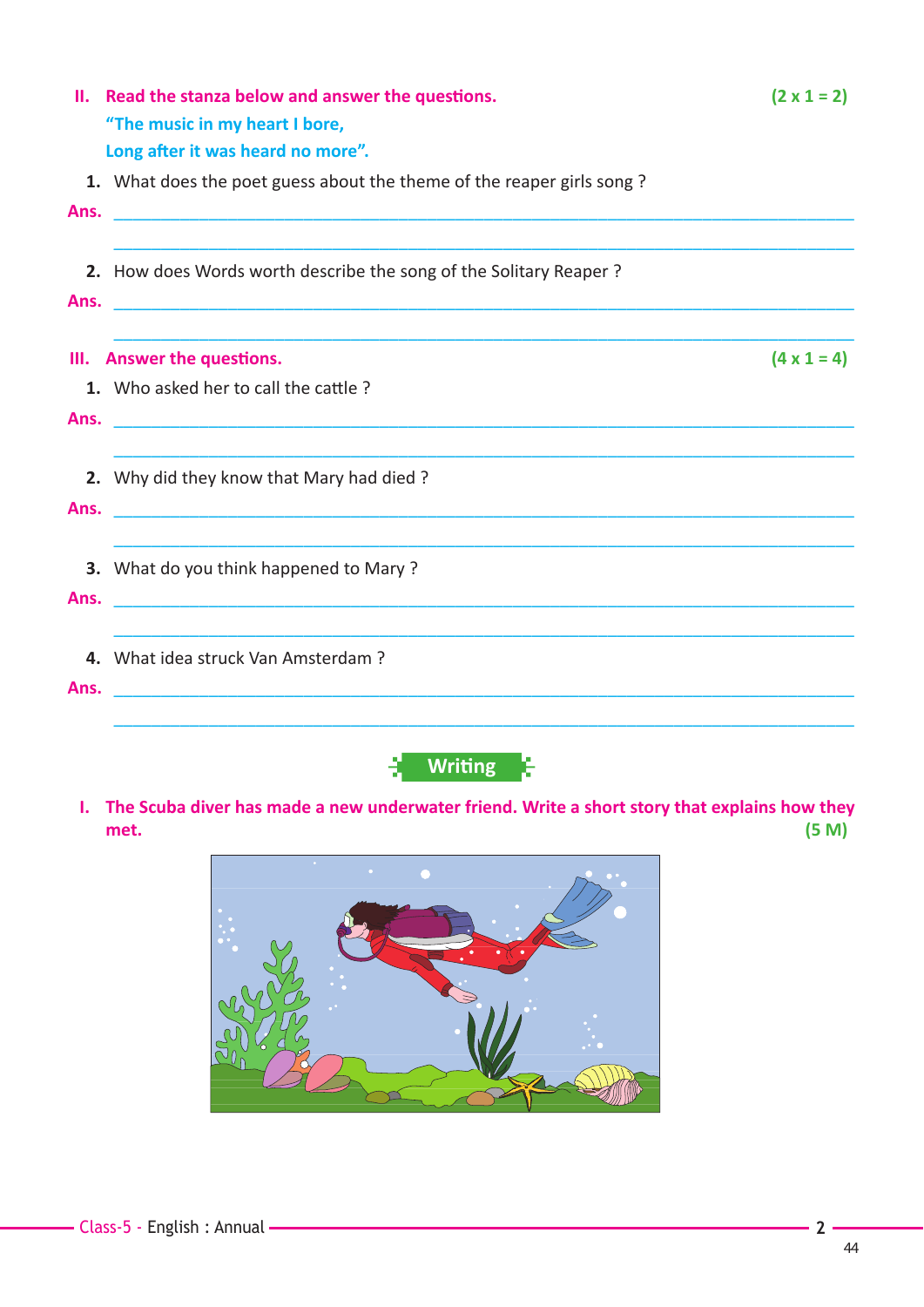**II.** Can you write all the rhyming words in the 1<sup>st</sup> paragraph and identify a pattern ? Is the pattern same throughout the poem ?  $(5 M)$ same throughout the poem?

| Grammar |  |
|---------|--|
|         |  |

| I. Complete the sentences by using 'for' or 'since' correctly.                                                   | $(2 \times 1 = 2)$ |  |  |  |  |  |  |  |  |
|------------------------------------------------------------------------------------------------------------------|--------------------|--|--|--|--|--|--|--|--|
|                                                                                                                  |                    |  |  |  |  |  |  |  |  |
| 2. Peter has been my best friend ______________________ we were nine.                                            |                    |  |  |  |  |  |  |  |  |
| II. Let's learn some common idiomatic comparisons with 'as _____________ as' complete the idioms<br>given below. | $(3 \times 1 = 3)$ |  |  |  |  |  |  |  |  |
| 1. As hungry as a <u>____________________________</u>                                                            |                    |  |  |  |  |  |  |  |  |
| 2. As brittle as                                                                                                 |                    |  |  |  |  |  |  |  |  |
|                                                                                                                  |                    |  |  |  |  |  |  |  |  |
| III. Spot the adverbs in each sentence and write their correct category.                                         | $(2 \times 1 = 2)$ |  |  |  |  |  |  |  |  |
| 1. I have let out a portion of my home recently.                                                                 |                    |  |  |  |  |  |  |  |  |
| 2. The terrorists attacked people brutally.                                                                      |                    |  |  |  |  |  |  |  |  |
| IV. Fill in the blanks using suitable modal verbs.                                                               |                    |  |  |  |  |  |  |  |  |
| 1. Hari _________________ look after his father who used to be very strong when have was.                        |                    |  |  |  |  |  |  |  |  |
| 2. Young. He _______________ lift a heavy rock with one hand when he was young.                                  |                    |  |  |  |  |  |  |  |  |
| 3. But now he _______________ not even walk.                                                                     |                    |  |  |  |  |  |  |  |  |
| $\frac{1}{2}$ Vocabulary $\frac{1}{2}$                                                                           |                    |  |  |  |  |  |  |  |  |
| I. Write the names of the places where these people work.                                                        | $(3 \times 1 = 3)$ |  |  |  |  |  |  |  |  |
| 1. Professor                                                                                                     |                    |  |  |  |  |  |  |  |  |
| 2. Purser                                                                                                        |                    |  |  |  |  |  |  |  |  |
| 3. Captain                                                                                                       |                    |  |  |  |  |  |  |  |  |
|                                                                                                                  |                    |  |  |  |  |  |  |  |  |

------ - - --------------------------------------- --- -------------------------------------------------- ------------- - - - - ---